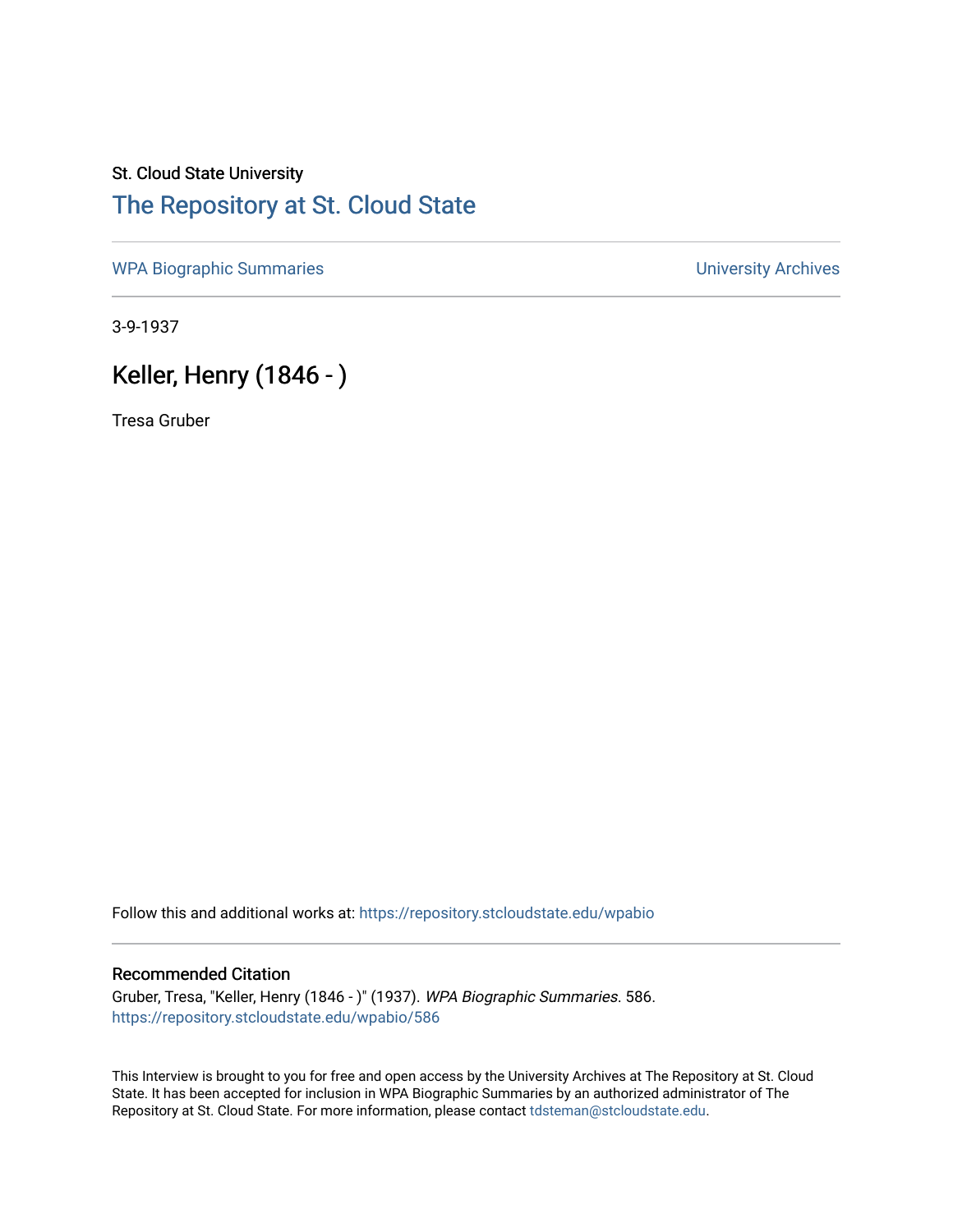KELLER, HENRY

 $\begin{array}{c} \begin{array}{c} \mathcal{L} \\ \mathcal{L} \end{array} & \begin{array}{c} \mathcal{L} \\ \mathcal{L} \end{array} & \begin{array}{c} \mathcal{L} \\ \mathcal{L} \end{array} & \begin{array}{c} \mathcal{L} \\ \mathcal{L} \end{array} & \begin{array}{c} \mathcal{L} \\ \mathcal{L} \end{array} & \begin{array}{c} \mathcal{L} \\ \mathcal{L} \end{array} & \begin{array}{c} \mathcal{L} \\ \mathcal{L} \end{array} & \begin{array}{c} \mathcal{L} \\ \mathcal{L} \end{array} & \begin{array}{$ 

## File No.  $B - b54$

Henry Keller, manufacturer and banker, born in Germany in 1846; died in Omaha, Nebraska, December 3, 1997. He served in the United States army, 1864 to 1867, came to Minnesota in 1868: resided in Sauk Centre, where he had many business interests, and was President of the First National Bank; was a state senator. 1887 to 1897.

> Copied from: Minnesota Biographies Page 393 Date Copied: March 9, 1937<br>Copied by: Tresa Gruber